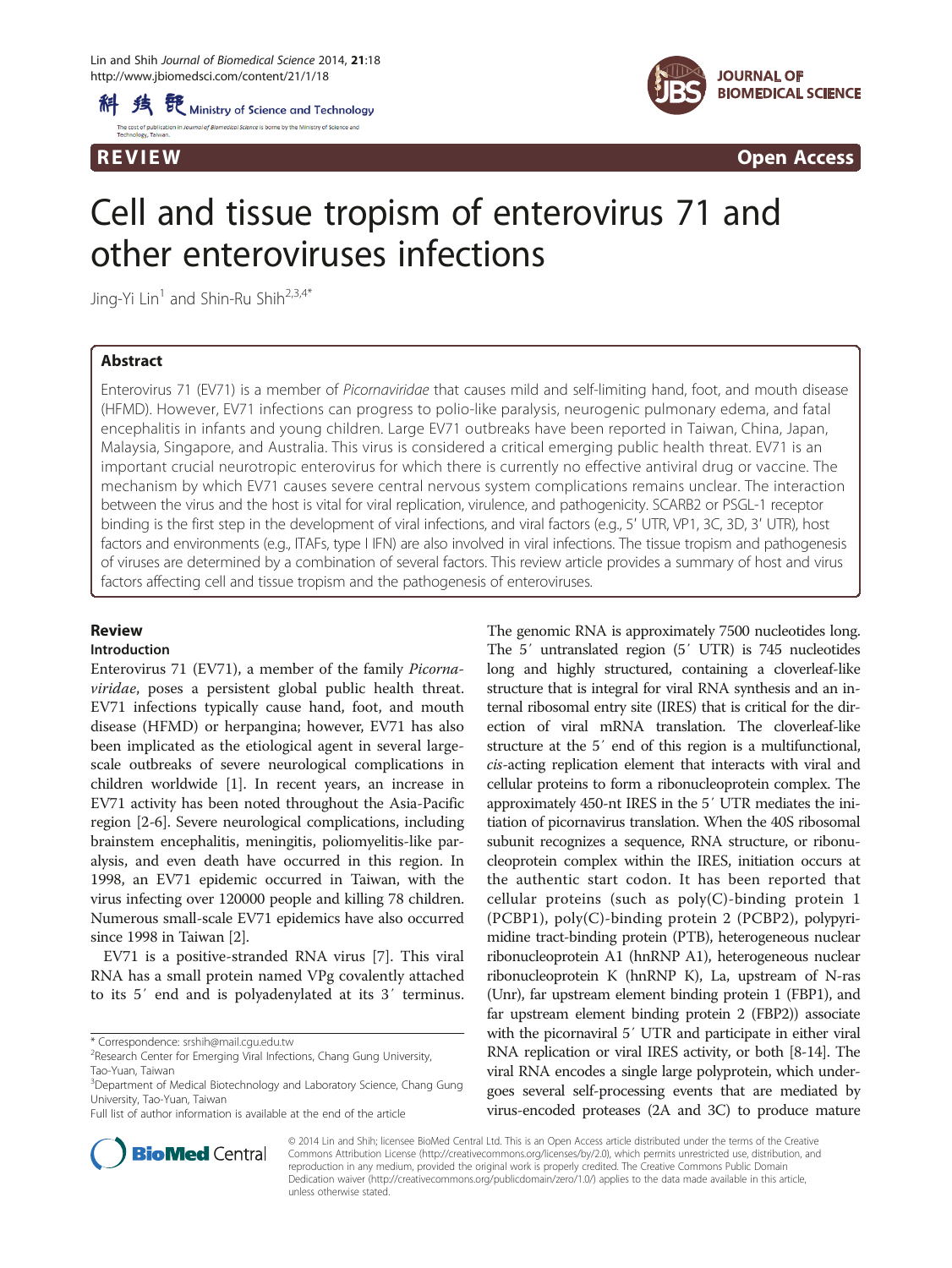viral proteins (including 11 mature proteins and numerous partially processed products, depending on the virus). Four of these proteins (VP1-VP4) constitute the virus capsid, and the others participate in viral replication [\[15](#page-4-0)].

Pathogenesis is a multistep process: the virus-receptor interaction is the first step to initiating infection and the development of a disease is influenced by the intracellular milieu; induced cell functions, such as the capacity of the host to develop an effective immune response; the speed of virus replication; cytopathogenicity; and the spread of infection within and between tissues or organs, which might or might not depend on the presence of specific or different cellular receptors. This article reviews viral and host factors involved in the cell and tissue tropism of enteroviruses.

## Viral factors contribute to cell and tissue tropism

EV71 serotypes are divided into 3 major genetic lineages: lineage A for which the prototype is the BrCr strain, and lineages B and C, which are further subdivided into subgenogroups B1 to B5 and C1 to C5 [[3,](#page-3-0)[16\]](#page-4-0). Previous animal studies have shown that a mouse virulent strain of human EV71 belonging to subgenogroup B3 by serial passage is present in newborn BALB/c mice (MP-26 M). This virus strain expressing the VP1-G145E mutation increases viral growth and virulence in mice [[17\]](#page-4-0). In the subgenogroup-B5 mouse-virulent EV71 strain, viruses expressing VP1-K244E mutation are critical genetic determinants of virulence [[18](#page-4-0)]. Previous studies have reported that the C1 subgenogroup is rarely the cause of central nervous system (CNS) infections [\[3,4](#page-3-0)]; however, modifying a key mutation (Q145E) into capsid protein VP1 of the subgenogroup-C4 strain of EV71 generates a mouse-virulent EV71 strain [[19\]](#page-4-0).

Numerous studies have indicated that the 5′ UTR and 3′ UTR of enteroviruses exert a considerable influence on tissue tropism, neurovirulence, and viral pathogenesis [[20-23](#page-4-0)]. Nucleotides 480, 481, and 472 in the 5′ UTR of PV are cited as neurovirulent determinants of PV1, 2, and 3 [[24](#page-4-0)-[26\]](#page-4-0). Stem-loop II within the 5′ UTR of CVB1 and CVB3 determines the cardiovirulence phenotype [[27\]](#page-4-0). In addition, nucleotide C158 in stem-loop II of the 5′ UTR of unadapted isolated EV71 strain 237 contributes to virulence in mice [\[28](#page-4-0)].

Although previous studies in which animal models were used have succeeded in identifying genetic modifications that attenuate the virulence of enteroviruses, including coxsackieviruses, poliovirus, and EV71 [\[29-33](#page-4-0)], attempts to understand the underlying mechanism of virulence attenuation and the cell or tissue tropism of pathogenesis have not been assured.

Kok et al. reported that the modification of EV71 UTRs (5′ UTR and 3′ UTR) impairs growth in a cell-specific manner [[34\]](#page-4-0). Replacing the entire EV71 5′ UTR with that

of human rhinovirus 2 (HRV2) resulted in a small reduction in growth efficiency in cells of both nonneuronal (rhabdomyosarcoma; RD) and neuronal (SH-SY5Y) origin because of reduced translation efficiency. However, introducing a 17-nucleotide deletion into the proximal region of the 3′ UTR markedly reduced the growth of EV71-HRV2 in SH-SY5Y cells [[34](#page-4-0)].

Cordey's group analyzed the genome of EV71 from various sites of infection in an immunocompromised host with disseminated disease. In vitro reverse genetics experiments in various EV71 lineages and in silico modeling data showed that the VP1 BC loop region of EV71 (L97R) plays a critical role in cell tropism independent of the EV71 lineage and, thus, might have contributed to dissemination and neurotropism in the immunocompromised patient [\[35](#page-4-0)].

## Host factors modulate cell and tissue tropism

In addition to viral factors, several host factors are also involved in the cell and tissue tropism of enteroviruses.

# Receptors are the first step of viral infection

Infection of cells by a cell-free virus and virus spread from cell to cell are different processes that might depend on the presence of different cellular surface molecules. In infected organs, cell-to-cell spread contributes substantially to the pathogenesis of a viral disease. When enteroviruses infect humans, they target numerous organs, causing gastrointestinal, myocardial, respiratory, and CNS diseases. Virus infection initiates after the viruses bind to a receptor on the cell surface; cellular receptors for viruses have been considered the primary determinants of cell and tissue tropism and pathogenicity. Recently, human scavenger receptor class B member 2 (hSCARB2) and P-selectin glycoprotein ligand-1 (PSGL-1) have been identified as receptors for EV71 [\[36,37\]](#page-4-0). In addition, EV71 uses SA-linked glycans as receptors for infection [[38](#page-4-0)].

hSCARB2, which was originally identified as an EV71 receptor on RD cells, is expressed on a broad variety of cell types. Scavenger receptor class B, member 2 (also known as lysosomal integral membrane protein II, LGP85, and CD36b-like-2) is composed of 478 amino acids and belongs to the CD36 family. hSCARB2 is one of the most abundant proteins in the lysosomal membrane and participates in membrane transportation and the reorganization of the endosomal/lysosomal compartment. Several studies have suggested that hSCARB2 plays critical roles in efficient EV71 infection and the development of disease in humans [[37,39\]](#page-4-0). EV71 binds to SCARB2 through a canyon of VP1 around residue Gln-172 for virus infection, and the entire exon 4 of SCARB2 is responsible for the interaction with the VP1 protein of EV71 [[39,40](#page-4-0)]. In addition, Coxsackievirus A14 (CVA14) and Coxsackievirus A16 (CVA16), which are also major causative agents of HFMD, also use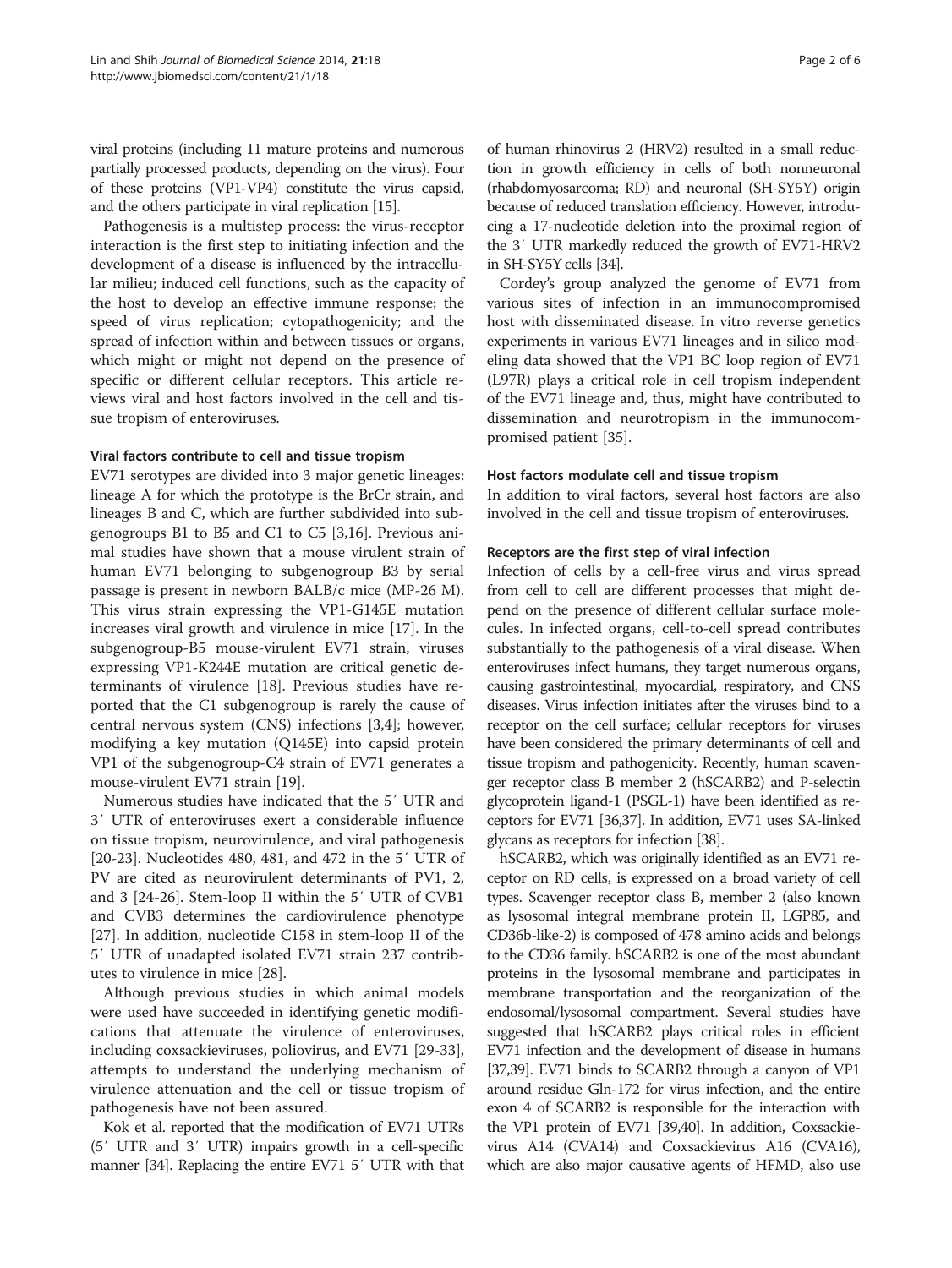hSCARB2 as a receptor [[37,41\]](#page-4-0). Coxsackievirus A7 (CVA7), which is occasionally associated with neurological diseases as well as EV71, also uses hSCARB2 for infection [[41](#page-4-0)].

Enteroviruses must escape host immune system defenses to reach the CNS, and can cross the blood–brain barrier and become disseminated to the CNS from the bloodstream, infected leukocytes, or neural cells [[42](#page-4-0)]. For poliovirus, CNS invasion is thought to occur through either the disruption of the blood–brain barrier or retrograde axonal transport [\[43](#page-4-0)]. In contrast, PSGL-1, which was first identified as an EV71 receptor on Jurkat T cells, is primarily expressed on leukocytes, where it mediates interaction with selectins and thus serves a crucial function in inflammatory processes [[36\]](#page-4-0). Some EV71 strains bind to PSGL-1 and infect immune cells, but others do not. Nishimura et al. observed that EV71 binds to the PSGL-1 N-terminus, and that binding depends on tyrosine sulfation of the N-terminus [[44\]](#page-4-0). They also observed that a single amino acid, residue 145 of the viral capsid protein (VP1-145), determines whether a virus binds to PSGL-1, and that it functions by influencing the orientation of a nearby lysine residue (VP1-244) on the virus surface. They proposed that VP1-145 controls virus tropism by changing the accessibility of the positivelycharged lysine side chain of VP1-244 to the negatively charged, sulfated N-terminus of PSGL-1. These results shed new light on virus-receptor interaction and EV71 tropism for PSGL-1-expressing leukocytes [[45\]](#page-4-0).

PSGL-1 is expressed mainly on leukocytes, but SCARB2 is widely expressed on various cell types, including neurons in the CNS. Moreover, unlike PSGL-1, SCARB2 can be used by most EV71 strains as an entry receptor [[36,37](#page-4-0)]. Previous studies have reported that EV71 enters host cells through a mediated pH- and clathrin-dependent endocytosis pathway [\[46](#page-4-0)]. In addition, studies have reported that, to evaluate the role of SCARB2 and PSGL-1 during uncoating, the step of uncoating EV71 requires both SCARB2 and an acidic environment that forms after the virus-receptor complex is internalized into endosomes. However, this result was not observed in PSGL-1 [\[40,47\]](#page-4-0). Therefore, SCARB2 is capable of viral binding, viral internalization, and viral uncoating and greatly contributes to the early steps of EV71 infection [[47](#page-4-0)].

# Other host factors

The replication of many viruses is restricted to certain cells and tissues in the host. This tissue tropism results in a distinct disease pattern unique to each virus. Because virus infection initiates after viruses bind to a receptor on the cell surface, cellular receptors for viruses have been considered the primary determinants of tissue tropism. However, after identifying receptors for numerous viruses, it became apparent that receptor distribution in the host is wider than that in the virus replication sites [\[48](#page-4-0)]. This indicates that virus tropism might be determined by factors other than the virus receptor.

# Internal ribosomal entry site transactivating factors (ITAFs) are involved in viral translation

The viral translation of enterovirus is IRES-dependent. IRES-mediated initiation might require both canonical initiation factors and IRES transactivating factors (ITAFs) that are not involved in cap-mediated initiation. ITAFs are cellular proteins that are not involved in normal cap-dependent translation but facilitate cap-independent translation. Different viral IRESs have different ITAF requirements, although several requirements are shared. ITAFs might serve as IRES chaperones, binding to RNA across multiple domains and stabilizing the entire IRES in a configuration that is appropriate for binding canonical translation factors, and ultimately ribosomes for translation. The ITAFs involved in enteroviruses replication and translation include PTB, nPTB, DRBP76, PCBP1, PCBP2, unr, La, hnRNP A1, hnRNP K, FBP1, and FBP2 [[8](#page-3-0)-[14,49\]](#page-4-0). However, some cellular factors, because of their cell and organ-specific distribution, might determine viral translation, propagation, virulence, and pathogenesis.

Mutations critical for the CNS attenuation of the Sabin vaccine strains of poliovirus are located within the viral IRES. The major determinant of neuroattenuation is a single-point mutation located within the viral IRES at nt 480, 481, or 472 in the cases of Sabin type 1 (Sabin1), Sabin2, and Sabin3, respectively [[24](#page-4-0)-[26\]](#page-4-0). A previous study showed that PTB and nPTB bind to a site directly adjacent to the nt 472 attenuating mutation, and binding at this site was less efficient on the Sabin3 IRES than on the PV3 IRES [\[23](#page-4-0)]. Translation mediated by the PV3 and Sabin3 IRESs in neurons of a chicken embryo spinal cord demonstrated a translation deficit for the Sabin3 IRES that could be rescued by increasing PTB expression in the CNS [\[23](#page-4-0)]. These data suggest that the low levels of PTB available in the CNS, as well as the reduced binding of PTB on the Sabin3 IRES, leads to its CNS-specific attenuation. Therefore, variable IRES trans activity of PTB and its neural isoform nPTB have been implicated in the neuroattenuation phenotype of the Sabin3 strain [\[23\]](#page-4-0).

Some investigations have shown that doubled-stranded RNA-binding protein 76 (DRBP76) is associated with, and specifically repressed, the HRV2 IRES in neuronal but not in non-neuronal cells [\[49,50\]](#page-4-0). DRBP76 contains 2 dsRNA-binding motifs and is almost identical to M-phase phosphoprotein 4, NF90, translation control protein 80 (TCP80), and NF associated with dsRNA-1 (designated NFAR-1). Moreover, DRBP76 depletion in neuronal cells enhances rhinovirus IRES-driven translation and virus propagation [\[50](#page-4-0)].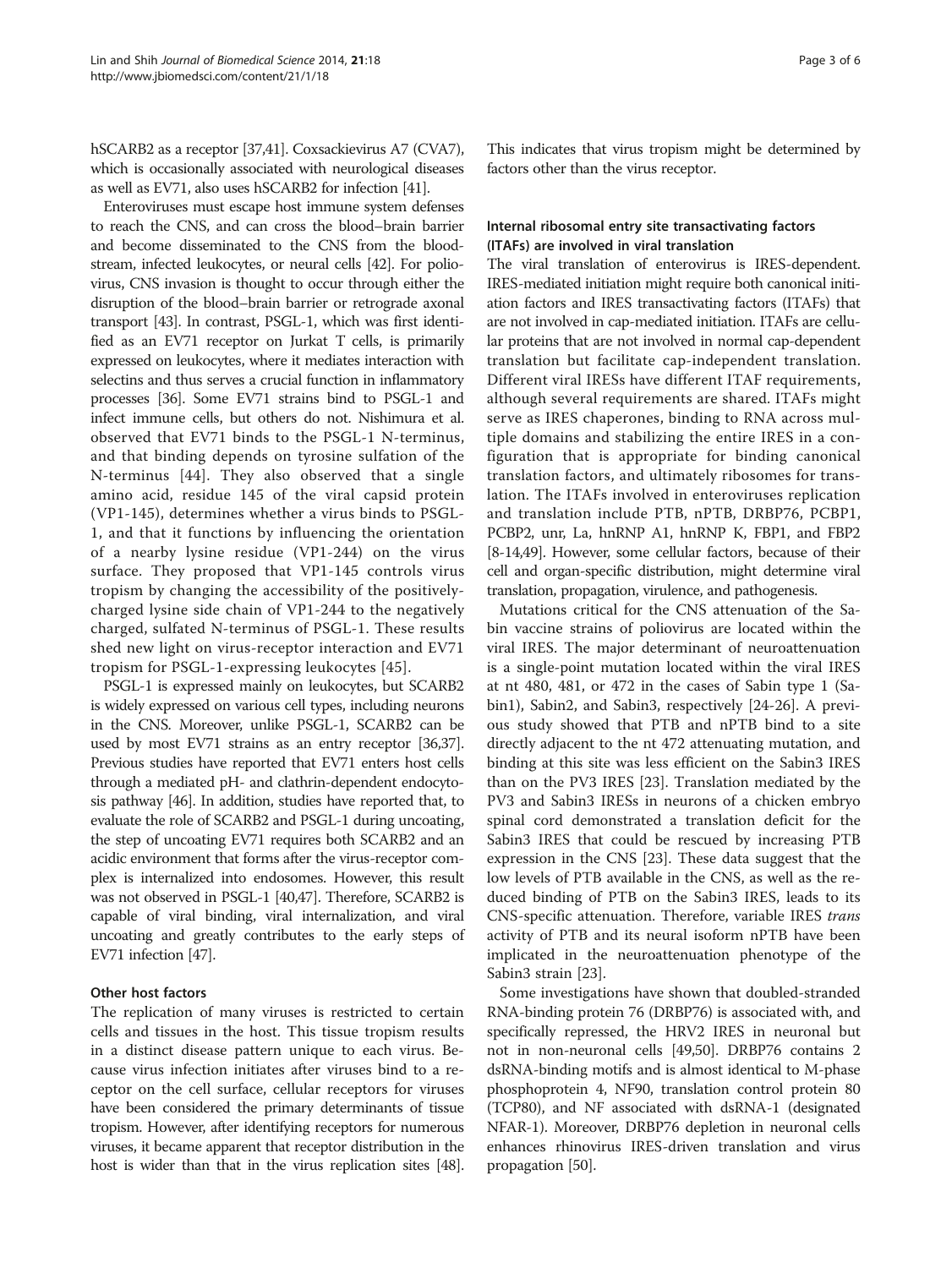# <span id="page-3-0"></span>Interferon response controls tissue tropism and pathogenesis

Picornaviruses are sensitive to IFNs, which play a central role in the innate immune antiviral response. The alpha/ beta interferon (IFN-α/β) response controls tissue tropism and the pathogenicity of poliovirus and coxsackievirus B3 (CVB3) [\[51,52\]](#page-4-0). AG129 mice lack alpha/beta interferon and IFN-γ receptor genes and were initially generated to study the in vivo antiviral effects of IFN-α/ β and IFN-γ [[53](#page-4-0)]. When AG129 mice were infected with a non-mouse-adapted strain of EV71 (5865/SIN/00009), the virus exhibited neurotropism and caused neurological damage that was likely responsible for the limb paralysis observed in the infected AG129 mice [\[54\]](#page-5-0).

Enteroviruses may enter the CNS through the blood– brain barrier (BBB) or through axonal transport from the periphery. The host systemic adaptive and CNS innate immune systems express pattern-recognition receptors (PRRs) (endosomal Toll-like receptors (TLRs), cytoplasmic retinoic acid-inducible gene 1 (RIG-1), and melanoma differentiation-associated gene 5 (MDA-5)), which detect viral nucleic acids and initiate host antiviral responses. MDA-5 is a crucial factor for EV71 RNAactivated type I IFN expression [\[55\]](#page-5-0). However, EV71 inhibits the type I IFN response mediated by RIG-1 and TLR3, and this process involves the 3C viral protease that cleaves interferon regulatory factor 7 (IRF7) [\[56-58\]](#page-5-0). In addition, EV71 viral 3C protease inhibits the host cell antivirus type I IFN response promoting virus replication in mice [\[59\]](#page-5-0).

# Roles of microRNAs in the interaction network between virus and host

In addition to host proteins and viral genome diversity, some small RNAs have been reported to be involved in regulating viral replication and translation in viral life cycles [\[60](#page-5-0)-[63](#page-5-0)]. MicroRNAs (miRNAs) are a recently discovered class of RNAs with the function of posttranscriptional gene expression regulation. It has been demonstrated that miRNAs play crucial roles in the complex interaction network between a virus and a host [\[64](#page-5-0)]. miRNA expression is tissue dependent and the abundance of a particular miRNA might present a clue regarding whether it functions in the tissue [[65](#page-5-0)]. Group B coxsackieviruses (CVBs) are the human enterovirus B species of the *Picornaviridae* family. They are divided into 6 serotypes (CVB1-6) and are the major pathogens of human viral myocarditis that can lead to dilated cardiomyopathy and cardiac failure [\[66](#page-5-0)]. Zhong's group determined that miR-342-5p could suppress CVB3 biogenesis by targeting its 2C-coding sequence [\[67\]](#page-5-0). They also observed that miR-10a\* upregulated CVB3 biosynthesis by targeting the 3D-coding sequence. MiR10a\* was detectable in the cardiac tissue of suckling Balb/c mice,

suggesting that miR10a\* might affect CVB3 replication during its cardiac infection [\[61\]](#page-5-0).

## Conclusion

During viral life cycle, enteroviruses use viral factors and multiple host factors to mediate crucial reactions during their life cycle, including receptor binding, IRES-mediated translation, viral RNA replication, and viral assembly. However, tissue-specific viral virulence remains unclear from cell-based system to animal model, and requires further investigation in the future. Small RNAs encoded by viruses or hosts might play vital roles in complex signaling pathways of the virushost interaction network; this is also a critical process requiring further investigation.

## Competing interests

The authors declare that they have no competing interests.

## Authors' contributions

JYL wrote the manuscript; SRS critically revised the manuscript. Both authors have read and approved the final manuscript.

### Acknowledgements

The authors would like to thank the National Science Council of the Republic of China, Taiwan, for financially supporting this research under Contract No. NSC-101-2325-B-182-015 and also thanks Chang Gung Memorial Hospital for supporting this study under Contract No. CMRPD1A0672. We also thanks for the Center of Infectious Disease and Signaling Research, National Cheng Kung University. Vincent Katona is appreciated for his editorial assistance.

#### Author details

<sup>1</sup>School of Medical Laboratory Science and Biotechnology, College of Medical Science and Technology, Taipei Medical University, Taipei, Taiwan. <sup>2</sup>Research Center for Emerging Viral Infections, Chang Gung University Tao-Yuan, Taiwan. <sup>3</sup>Department of Medical Biotechnology and Laboratory Science, Chang Gung University, Tao-Yuan, Taiwan. <sup>4</sup>Clinical Virology Laboratory, Chang Gung Memorial Hospital, Tao-Yuan, Taiwan.

#### Received: 30 November 2013 Accepted: 26 February 2014 Published: 7 March 2014

#### References

- 1. Alexander JP Jr, Baden L, Pallansch MA, Anderson LJ: Enterovirus 71 infections and neurologic disease–United States, 1977–1991. J Infect Dis 1994, 169:905–908.
- 2. Ho M, Chen ER, Hsu KH, Twu SJ, Chen KT, Tsai SF, Wang JR, Shih SR: An epidemic of enterovirus 71 infection in Taiwan. Taiwan enterovirus epidemic working group. N Engl J Med 1999, 341:929–935.
- 3. McMinn P, Lindsay K, Perera D, Chan HM, Chan KP, Cardosa MJ: Phylogenetic analysis of enterovirus 71 strains isolated during linked epidemics in Malaysia, Singapore, and Western Australia. J Virol 2001, 75:7732–7738.
- 4. McMinn PC: An overview of the evolution of enterovirus 71 and its clinical and public health significance. FEMS Microbiol Rev 2002, 26:91–107.
- 5. Shimizu H, Utama A, Yoshii K, Yoshida H, Yoneyama T, Sinniah M, Yusof MA, Okuno Y, Okabe N, Shih SR, Chen HY, Wang GR, Kao CL, Chang KS, Miyamura T, Hagiwara A: Enterovirus 71 from fatal and nonfatal cases of hand, foot and mouth disease epidemics in Malaysia, Japan and Taiwan in 1997–1998. Jpn J Infect Dis 1999, 52:12–15.
- 6. Yang F, Ren L, Xiong Z, Li J, Xiao Y, Zhao R, He Y, Bu G, Zhou S, Wang J, Qi J: Enterovirus 71 outbreak in the People's Republic of China in 2008. J Clin Microbiol 2009, 47:2351–2352.
- 7. Brown BA, Pallansch MA: Complete nucleotide sequence of enterovirus 71 is distinct from poliovirus. Virus Res 1995, 39:195–205.
- 8. Huang PN, Lin JY, Locker N, Kung YA, Hung CT, Lin JY, Huang HI, Li ML, Shih SR: Far upstream element binding protein 1 binds the internal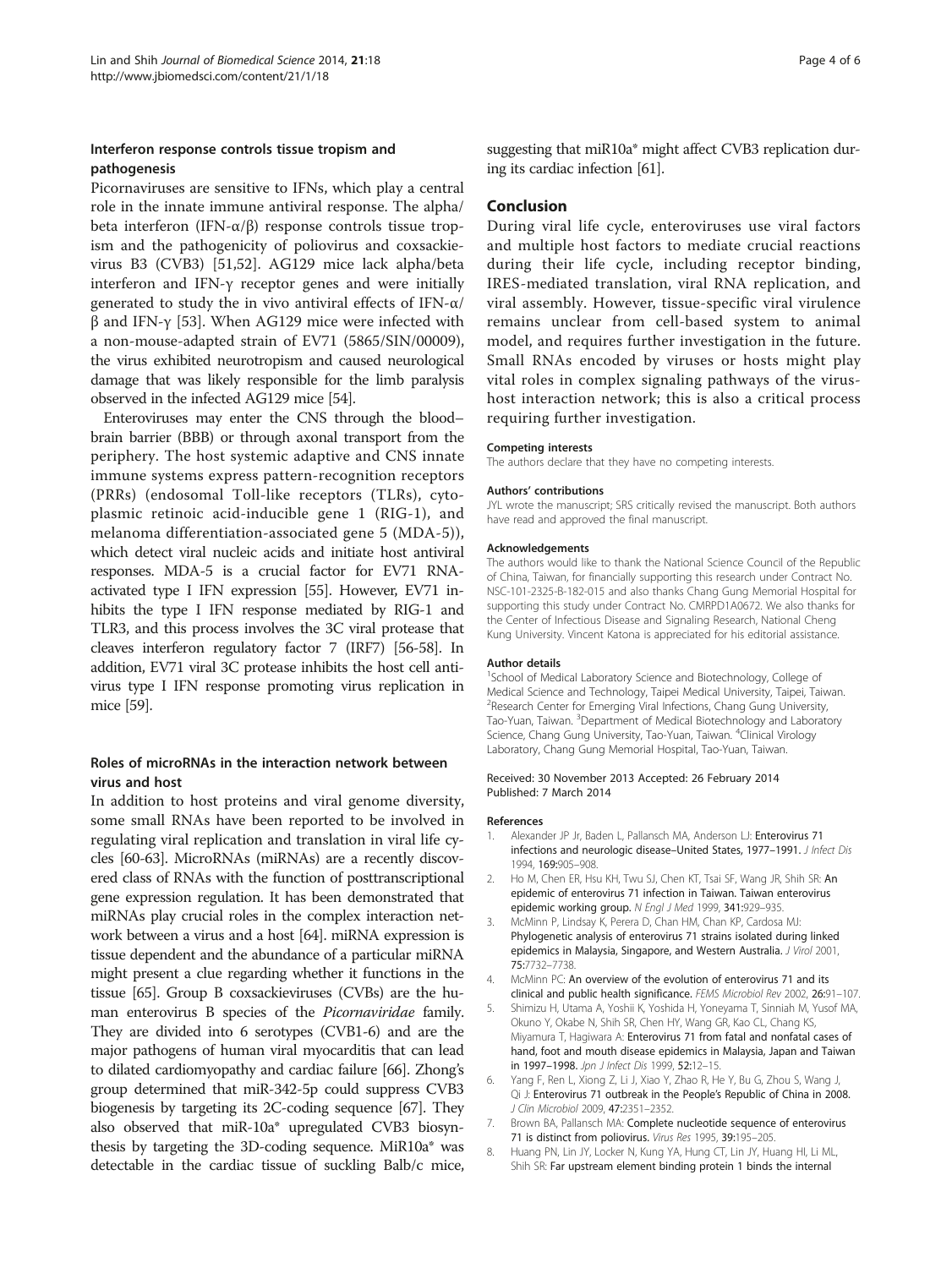<span id="page-4-0"></span>ribosomal entry site of enterovirus 71 and enhances viral translation and viral growth. Nucleic Acids Res 2011, 39:9633–9648.

- 9. Lin JY, Chen TC, Weng KF, Chang SC, Chen LL, Shih SR: Viral and host proteins involved in picornavirus life cycle. J Biomed Sci 2009, 16:103.
- 10. Lin JY, Li ML, Huang PN, Chien KY, Horng JT, Shih SR: Heterogeneous nuclear ribonuclear protein K interacts with the enterovirus 71 5′ untranslated region and participates in virus replication. *J Gen Virol* 2008, 89:2540–2549.
- 11. Lin JY, Li ML, Shih SR: Far upstream element binding protein 2 interacts with enterovirus 71 internal ribosomal entry site and negatively regulates viral translation. Nucleic Acids Res 2009, 37:47–59.
- 12. Lin JY, Shih SR, Pan M, Li C, Lue CF, Stollar V, Li ML: hnRNP A1 interacts with the 5′ untranslated regions of enterovirus 71 and Sindbis virus RNA and is required for viral replication. J Virol 2009, 83:6106-6114.
- 13. Shih SR, Stollar V, Li ML: Host factors in enterovirus 71 replication. J Virol 2011, 85:9658–9666.
- 14. Huang HI, Weng KF, Shih SR: Viral and host factors that contribute to pathogenicity of enterovirus 71. Future Microbiol 2012, 7:467–479.
- 15. Stanway G: Structure, function and evolution of picornaviruses. J Gen Virol 1990, 71(Pt 11):2483–2501.
- 16. Brown BA, Oberste MS, Alexander JP Jr, Kennett ML, Pallansch MA: Molecular epidemiology and evolution of enterovirus 71 strains isolated from 1970 to 1998. J Virol 1999, 73:9969–9975.
- 17. Chua BH, Phuektes P, Sanders SA, Nicholls PK, McMinn PC: The molecular basis of mouse adaptation by human enterovirus 71. J Gen Virol 2008, 89:1622–1632.
- 18. Zaini Z, Phuektes P, McMinn P: Mouse adaptation of a sub-genogroup B5 strain of human enterovirus 71 is associated with a novel lysine to glutamic acid substitution at position 244 in protein VP1. Virus Res 2012, 167:86–96.
- 19. Zaini Z, McMinn P: A single mutation in capsid protein VP1 (Q145E) of a genogroup C4 strain of human enterovirus 71 generates a mousevirulent phenotype. J Gen Virol 1935-1940, 2012:93.
- 20. Merkle I, van Ooij MJ, van Kuppeveld FJ, Glaudemans DH, Galama JM, Henke A, Zell R, Melchers WJ: Biological significance of a human enterovirus B-specific RNA element in the 3' nontranslated region. J Virol 2002, 76:9900–9909.
- 21. Dunn JJ, Chapman NM, Tracy S, Romero JR: Genomic determinants of cardiovirulence in coxsackievirus B3 clinical isolates: localization to the 5′ nontranslated region. J Virol 2000, 74:4787–4794.
- 22. Gromeier M, Alexander L, Wimmer E: Internal ribosomal entry site substitution eliminates neurovirulence in intergeneric poliovirus recombinants. Proc Natl Acad Sci U S A 1996, 93:2370–2375.
- 23. Guest S, Pilipenko E, Sharma K, Chumakov K, Roos RP: Molecular mechanisms of attenuation of the Sabin strain of poliovirus type 3. J Virol 2004, 78:11097–11107.
- 24. Kawamura N, Kohara M, Abe S, Komatsu T, Tago K, Arita M, Nomoto A: Determinants in the 5′ noncoding region of poliovirus Sabin 1 RNA that influence the attenuation phenotype. J Virol 1989, 63:1302–1309.
- 25. Moss EG, O'Neill RE, Racaniello VR: Mapping of attenuating sequences of an avirulent poliovirus type 2 strain. J Virol 1884-1890, 1989:63.
- 26. Westrop GD, Wareham KA, Evans DM, Dunn G, Minor PD, Magrath DI, Taffs F, Marsden S, Skinner MA, Schild GC, Almond JW: Genetic basis of attenuation of the Sabin type 3 oral poliovirus vaccine. J Virol 1989, 63:1338–1344.
- 27. Dunn JJ, Bradrick SS, Chapman NM, Tracy SM, Romero JR: The stem loop II within the 5′ nontranslated region of clinical coxsackievirus B3 genomes determines cardiovirulence phenotype in a murine model. J Infect Dis 2003, 187:1552–1561.
- 28. Yeh MT, Wang SW, Yu CK, Lin KH, Lei HY, Su IJ, Wang JR: A single nucleotide in stem loop II of 5′-untranslated region contributes to virulence of enterovirus 71 in mice. PLoS One 2011, 6:e27082.
- 29. Campbell SA, Lin J, Dobrikova EY, Gromeier M: Genetic determinants of cell type-specific poliovirus propagation in HEK 293 cells. J Virol 2005, 79:6281–6290.
- 30. Dobrikova E, Florez P, Bradrick S, Gromeier M: Activity of a type 1 picornavirus internal ribosomal entry site is determined by sequences within the 3′ nontranslated region. Proc Natl Acad Sci U S A 2003, 100:15125-15130.
- 31. Arita M, Shimizu H, Nagata N, Ami Y, Suzaki Y, Sata T, Iwasaki T, Miyamura T: Temperature-sensitive mutants of enterovirus 71 show attenuation in cynomolgus monkeys. J Gen Virol 2005, 86:1391–1401.
- 32. Arita M, Nagata N, Iwata N, Ami Y, Suzaki Y, Mizuta K, Iwasaki T, Sata T, Wakita T, Shimizu H: An attenuated strain of enterovirus 71 belonging to genotype a showed a broad spectrum of antigenicity with attenuated neurovirulence in cynomolgus monkeys. J Virol 2007, 81:9386–9395.
- 33. Arita M, Ami Y, Wakita T, Shimizu H: Cooperative effect of the attenuation determinants derived from poliovirus sabin 1 strain is essential for attenuation of enterovirus 71 in the NOD/SCID mouse infection model. J Virol 2008, 82:1787–1797.
- 34. Kok CC, Phuektes P, Bek E, McMinn PC: Modification of the untranslated regions of human enterovirus 71 impairs growth in a cell-specific manner. J Virol 2012, 86:542–552.
- 35. Cordey S, Petty TJ, Schibler M, Martinez Y, Gerlach D, van Belle S, Turin L, Zdobnov E, Kaiser L, Tapparel C: Identification of site-specific adaptations conferring increased neural cell tropism during human enterovirus 71 infection. PLoS Pathog 2012, 8:e1002826.
- 36. Nishimura Y, Shimojima M, Tano Y, Miyamura T, Wakita T, Shimizu H: Human P-selectin glycoprotein ligand-1 is a functional receptor for enterovirus 71. Nat Med 2009, 15:794–797.
- 37. Yamayoshi S, Yamashita Y, Li J, Hanagata N, Minowa T, Takemura T, Koike S: Scavenger receptor B2 is a cellular receptor for enterovirus 71. Nat Med 2009, 15:798–801.
- 38. Yang B, Chuang H, Yang KD: Sialylated glycans as receptor and inhibitor of enterovirus 71 infection to DLD-1 intestinal cells. Virol J 2009, 6:141.
- 39. Yamayoshi S, Koike S: Identification of a human SCARB2 region that is important for enterovirus 71 binding and infection. J Virol 2011, 85:4937–4946.
- 40. Chen P, Song Z, Qi Y, Feng X, Xu N, Sun Y, Wu X, Yao X, Mao Q, Li X, Dong W, Wan X, Huang N, Shen X, Liang Z, Li W: Molecular determinants of enterovirus 71 viral entry: cleft around GLN-172 on VP1 protein interacts with variable region on scavenge receptor B 2. J Biol Chem 2012, 287:6406–6420.
- 41. Yamayoshi S, Iizuka S, Yamashita T, Minagawa H, Mizuta K, Okamoto M, Nishimura H, Sanjoh K, Katsushima N, Itagaki T, Nagai Y, Fujii K, Koike S: Human SCARB2-dependent infection by coxsackievirus A7, A14, and A16 and enterovirus 71. J Virol 2012, 86:5686–5696.
- 42. Feuer R, Mena I, Pagarigan RR, Harkins S, Hassett DE, Whitton JL: Coxsackievirus B3 and the neonatal CNS: the roles of stem cells, developing neurons, and apoptosis in infection, viral dissemination, and disease. Am J Pathol 2003, 163:1379–1393.
- 43. Solomon T, Lewthwaite P, Perera D, Cardosa MJ, McMinn P, Ooi MH: Virology, epidemiology, pathogenesis, and control of enterovirus 71. Lancet Infect Dis 2010, 10:778–790.
- Nishimura Y, Wakita T, Shimizu H: Tyrosine sulfation of the amino terminus of PSGL-1 is critical for enterovirus 71 infection. PLoS Pathog 2010, 6:e1001174.
- 45. Nishimura Y, Lee H, Hafenstein S, Kataoka C, Wakita T, Bergelson JM, Shimizu H: Enterovirus 71 binding to PSGL-1 on leukocytes: VP1-145 acts as a molecular switch to control receptor interaction. PLoS Pathog 2013, 9:e1003511.
- 46. Hussain KM, Leong KL, Ng MM, Chu JJ: The essential role of clathrin-mediated endocytosis in the infectious entry of human enterovirus 71. J Biol Chem 2011, 286:309–321.
- 47. Yamayoshi S, Ohka S, Fujii K, Koike S: Functional comparison of SCARB2 and PSGL1 as receptors for enterovirus 71. J Virol 2013, 87:3335–3347.
- 48. Schneider-Schaulies J: Cellular receptors for viruses: links to tropism and pathogenesis. J Gen Virol 2000, 81:1413–1429.
- 49. Merrill MK, Dobrikova EY, Gromeier M: Cell-type-specific repression of internal ribosome entry site activity by double-stranded RNA-binding protein 76. J Virol 2006, 80:3147–3156.
- 50. Merrill MK, Gromeier M: The double-stranded RNA binding protein 76: NF45 heterodimer inhibits translation initiation at the rhinovirus type 2 internal ribosome entry site. J Virol 2006, 80:6936–6942.
- 51. Ida-Hosonuma M, Iwasaki T, Yoshikawa T, Nagata N, Sato Y, Sata T, Yoneyama M, Fujita T, Taya C, Yonekawa H, Koike S: The alpha/beta interferon response controls tissue tropism and pathogenicity of poliovirus. J Virol 2005, 79:4460–4469.
- 52. Wessely R, Klingel K, Knowlton KU, Kandolf R: Cardioselective infection with coxsackievirus B3 requires intact type I interferon signaling: implications for mortality and early viral replication. Circulation 2001, 103:756–761.
- 53. van den Broek MF, Muller U, Huang S, Aguet M, Zinkernagel RM: Antiviral defense in mice lacking both alpha/beta and gamma interferon receptors. J Virol 1995, 69:4792–4796.